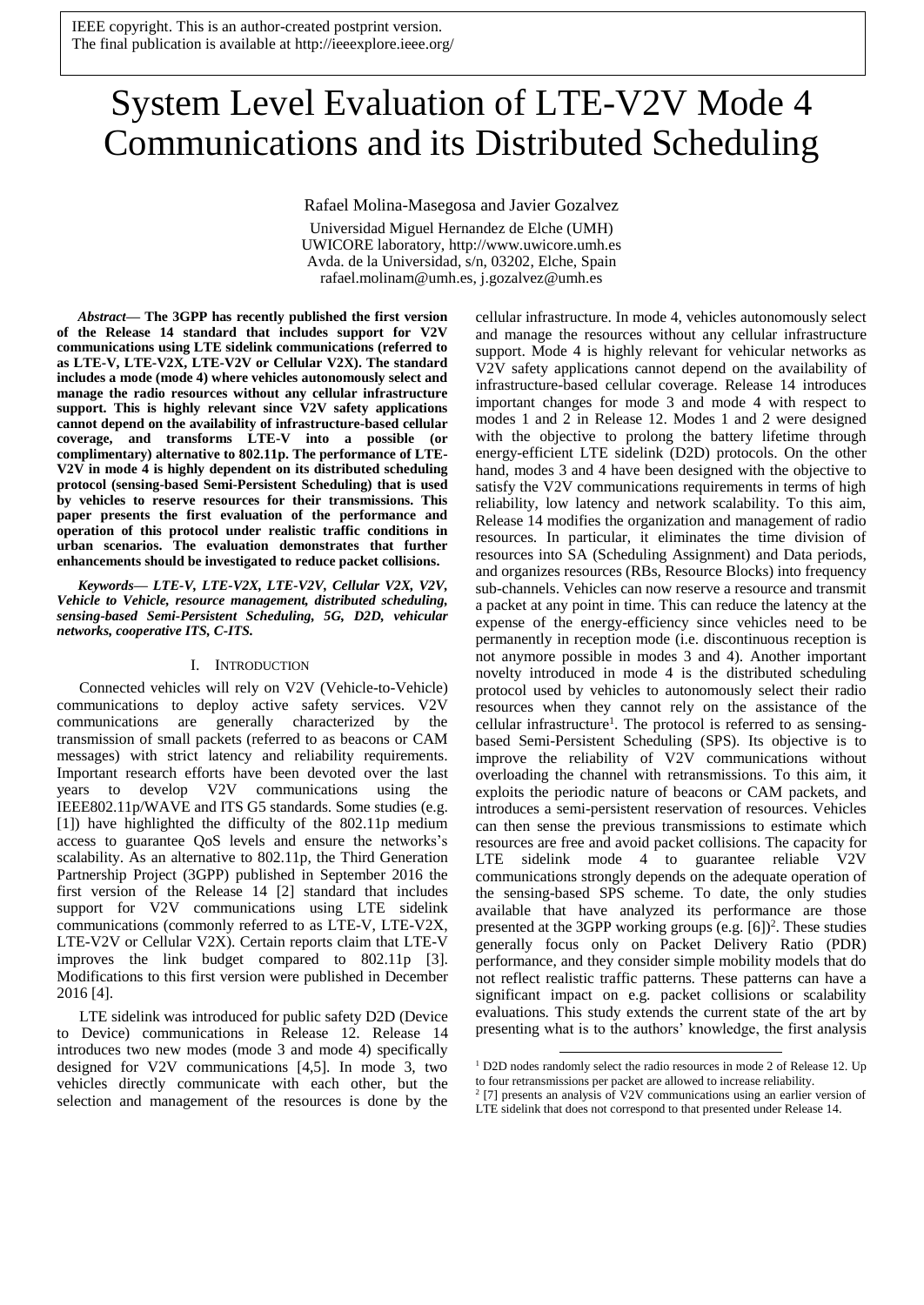of the performance and operation of V2V communications using the 3GPP LTE sidelink mode 4 under realistic mobility patterns in a urban scenario. In addition, this paper analyses the operation of the sensing-based SPS resource allocation process, and quantifies the type of transmission errors encountered in order to identify areas where further improvements should be investigated.

# II. LTE-V2V MODE 4 COMMUNICATIONS

# *A. Frame structure and Resource Pool Framework*

This study considers the scenario where 10MHz of spectrum is exclusively reserved for V2V communications<sup>3</sup>. Modes 3 and 4 divide the channel bandwidth in sub-channels. The number of RBs (of 180kHz) per sub-channel can vary. A Transport Block (TB) contains a full beacon or CAM packet. A node that wants to transmit a TB must also transmit an associated Sidelink Control Information (SCI)<sup>4</sup> message that other nodes must correctly receive to be able to decode the transmitted TB. The first two RBs of each sub-channel (Pool SCI+Data in Fig. 1) can be used to transmit an SCI or part of a TB. The rest of RBs of a sub-channel can only be used to transmit the TB (Pool Data Only in Fig. 1). The SCI must always be transmitted in the same sub-frame as the associated TB, and occupies the first 2 RBs of the first utilized subchannel. The TB is transmitted in the RBs following the SCI, and can occupy RBs of the other sub-channels depending on the size of the TB. The standard considers the option that the SCI and associated TB do not occupy adjacent RBs. However, the TB cannot be divided, and adjacent RBs must always be used for its transmission. The transmission of an SCI and its associated TB in the same sub-frame is referred to as SCI+TB in this paper.



Fig. 1. Frame structure and example of the utilization of resources.

# *B. Sensing-based Semi-Persistent Scheduling*

-

Vehicles can reserve sub-channels to transmit several consecutive packets using the sensing-based SPS scheme that is here described [5,8]. Packets can be transmitted every 100 sub-frames (i.e. 10 packets per second) or in multiples of 100 sub-frames (up to a minimum of 1 packet per second). The packet transmission interval is indicated in the SCI so that other vehicles can estimate which sub-channels could be free. Let's suppose that a vehicle *V* needs to reserve new subchannels at time *T* in order to transmit a packet. It can reserve sub-channels between *T* and the established maximum latency (equal or lower than 100ms [5]). This time period is referred to as selection window. Within the selection window, a candidate resource to be reserved is defined as a group of adjacent subchannels within the same sub-frame where the SCI+TB to be transmitted fits. The vehicle analyzes all Candidate Resources (CR) in the selection window, and excludes those for which:

- It has correctly received in the last 1000 subframes an SCI from another vehicle indicating that it will utilize such resource at the same time as it would need it to transmit one of its packets;
- And the RBs utilized to transmit the TB associated to the received SCI (previous condition) experience an average Reference Signal Received Power (RSRP) higher than a given threshold<sup>5</sup>. The number of non-excluded candidate resources must be equal or higher than 20% of all candidate resources in the selection window. If not, this second condition is executed iteratively with a 3dB higher RSRP threshold at each iteration until the 20% target is met.

Vehicle *V* creates then a list of non-excluded candidate resources. The total number of candidate resources in the list must be equal to 20% of the candidate resources in the selection window. The list is composed of the candidate resources that experienced the lowest average RSSI (Received Signal Strength Indicator) over all its RBs in all the previous  $T_{CR}$ -100<sup>\*</sup>*j* sub-frames (Fig. 2); *j* is an integer variable that takes the values from 1 to 10. Vehicle *V* randomly chooses one of the candidate resources in the list, and reserves it for the next *Resource Counter* packet transmissions. This counter is randomly set between 5 and 15. After each packet transmission, the *Resource Counte*r is decremented by one, and when it is equal to zero<sup>6</sup>, new resources must be selected again with probability (1- *P*). *P* can be set between 0 and 0.8. Even if the same resources are maintained when *Resource Counte*r reaches zero, the value of *Resource Counter* must be again randomly chosen between 5 and 15.



Fig. 2. Estimation of average RSSI of a candidate resource

The reliability of V2V communications can be increased in LTE sidelink mode 4 by retransmitting each packet once<sup>7</sup>. The sensing-based SPS scheme creates a second list of candidate resources for the redundant SCI+TB transmission. Let's suppose that the original SCI+TB transmission took place in a candidate resource in sub-frame *SF.* This second list is made of all candidate resources in the selection window that are located in the time interval [*SF*-15ms; *SF*+15ms], except for all the

Referred in 3GPP standards as HARQ retransmission.

-

<sup>&</sup>lt;sup>3</sup> The 3GPP standards also consider the option where a given channel can be shared in overlay mode between V2V and other type (e.g. cellular) of communications.

<sup>&</sup>lt;sup>4</sup> Also referred to as SA Scheduling Assignment in 3GPP working groups.

<sup>&</sup>lt;sup>5</sup> If *V* receives several SCIs from the same interfering vehicle reserving a given CR, it will utilize the most recent one to estimate the average RSRP.

<sup>6</sup> New resources need to be reserved also if the packet to be transmitted at a given point in time does not fit in the sub-channels previously reserved.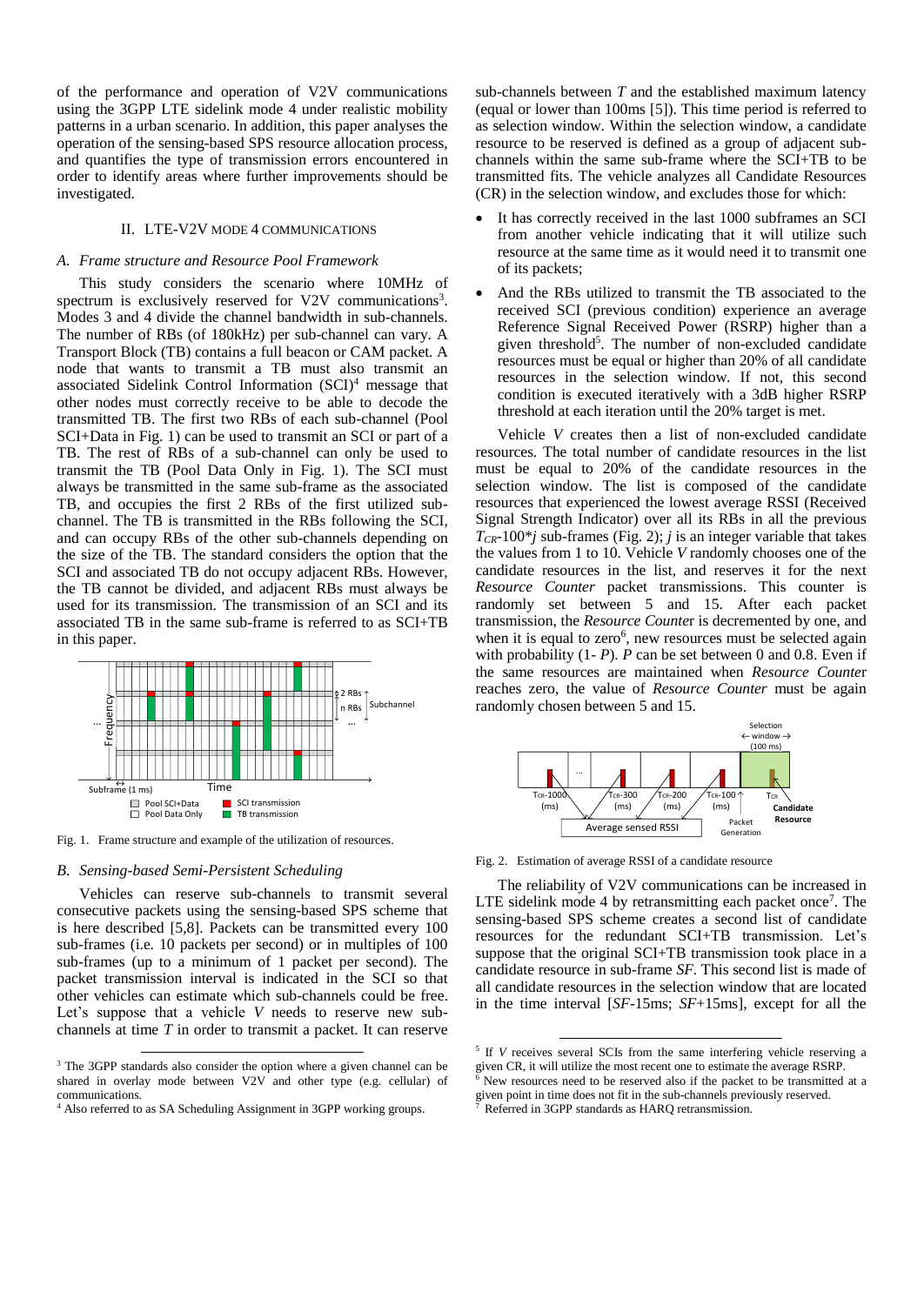candidate resources in *SF.* The sensing-based SPS scheme randomly selects a resource from this second list for the redundant SCI+TB transmission.

# III. SIMULATION ENVIRONMENT

This study evaluates the performance and operation of LTE sidelink mode 4 for V2V communications using the Veins simulation platform. Veins integrates OMNET++ for wireless networking simulation with the open-source traffic simulation platform SUMO. We have implemented in Veins a new interface for LTE sidelink mode 4.

The evaluation has been done under the Urban Case scenario defined in [9] and that is generally utilized by the 3GPP working groups. The scenario models a Manhattan grid layout of 9 by 7 building blocks. Each block has a size of 250m by 433m. Each street has 2 lanes in each direction, and the width of each lane is equal to 3.5m. Each street has a 3m sidewalk on each side. To avoid border effects, the results presented in this paper correspond to those obtained on a single street between the four central intersections of the scenario. Random vehicular routes are generated using SUMO, and the average traffic density has been set to 85 vehicles per kilometer following the indications in [9] for the urban scenario. In [9], vehicles are initially positioned in the scenario using a spatial Poisson distribution, and they move at a constant speed of 60 km/h. This modelling does not reflect realistic traffic patterns as vehicles overrun each other, and it does not take into account, for example, the traditional stop and go at intersections. This simple modelling can have important implications in the evaluation of LTE-V2V as it will not be able to adequately capture the potential packet collisions that could be generated at intersections where higher densities of vehicles generally concentrate. Using SUMO, our simulations consider realistic traffic patternss as the mobility of vehicles is implemented using the Krauss car following model. Vehicles have then a variable speed based on their location and surrounding traffic context. The maximum speed has been set to 15 km/h in order to achieve the density of 85 vehicles per km considered in [9].

The propagation is modeled using the WINNER+ B1 pathloss model for Manhattan layouts. The shadowing is modeled with a log-normal distribution with 3dB standard deviation under LOS (Line of Sight) conditions and 4dB under NLOS (Non Line of Sight). We have implemented the shadowing spatial correlation as in [9] with a decorrelation distance of 10m. The pathloss and shadowing are used to estimate the SINR (Signal to Interference Noise Ratio) for each received packet. The estimated SINR is used together with the BLER (Block Error Rate)-SINR curves presented in [10] to estimate the BLER for each received packet. This BLER value is used together with a random number to decide whether the packet is correctly decoded or not. Our simulations consider a single 10MHz channel at 5.9GHz that is exclusively reserved for V2V communications. We assume perfect synchronization and all vehicles transmit at 23dBm. The noise figure is set to 9dB and In-Band Emissions (IBE) are modeled as in [9].

Packets are generated following the model described in [9] that provides a simplified representation of the CAM and BSM packets transmitted in vehicular networks [11]. The model

generates packets with a period of 100ms. One out of every five packets has a size of 300 bytes, while the other packets have a size of 190 bytes. The 300 bytes packets are coded with a MCS (Modulation and Coding Scheme) using QPSK and a ½ code rate (TBs occupy 20 RBs). The 190 bytes packets are coded with a MCS using QPSK and a 0.7 code rate (TBs occupy 10 RBs). The 3GPP Release 14 standards do not specify the value for certain parameters: number of RBs per sub-channel, maximum permitted latency, RSRP threshold, and *P*. This study considers sub-channels of 12 RBs (2 RBs for SCI or TB, and 10 RBs only for TB). The 10MHz channel (with 50 RBs of 180kHz per sub-frame) can then accommodate 4 subchannels. The transmission of 190-bytes packets completely occupy a sub-channel. The 300-bytes packets occupy the first 22 RBs of two adjacent sub-channels in the same sub-frame. The maximum latency has been set to 100ms, and the selection window is equal to 100 sub-frames. The average RSRP threshold has been set to -110dBm. *P* has been set equal to 0.

# IV. RESULTS

Sufficient simulations have been conducted to guarantee a relative error below 5% for all results presented in this section. Fig. 3 illustrates the Packet Delivery Ratio (PDR) obtained with V2V communications using LTE sidelink mode 4. The PDR is represented as a function of the distance between transmitter and receiver. Fig. 3 corresponds to the PDR for all transmissions in the scenario, while Fig. 4 and Fig. 5 represent it only for V2V transmissions under LOS and NLOS conditions respectively. All three figures depict the PDR achieved when utilizing the sensing-based SPS scheme to select resources (*Sensing*) and when such resources are randomly selected (*Random*). The PDR is shown when each packet is transmitted using one SCI+TB transmission or two (for redundancy). The depicted results show that the sensingbased SPS scheme improves the performance over a random selection of resources for short and medium distances, and in particular under LOS conditions. The difference between the sensing-based SPS scheme and a random selection of resources decreases with the distance. In addition, it is important noting that the gains achieved with the sensing-based SPS scheme are higher when each packet is transmitted only once. When redundancy is added, the PDR improves, but there is little difference in urban scenarios between assigning radio resources randomly or using the sensing-based SPS scheme included in the 3GPP Release 14 standard.



Fig. 3. PDR as a function of the distance between transmitter and receiver.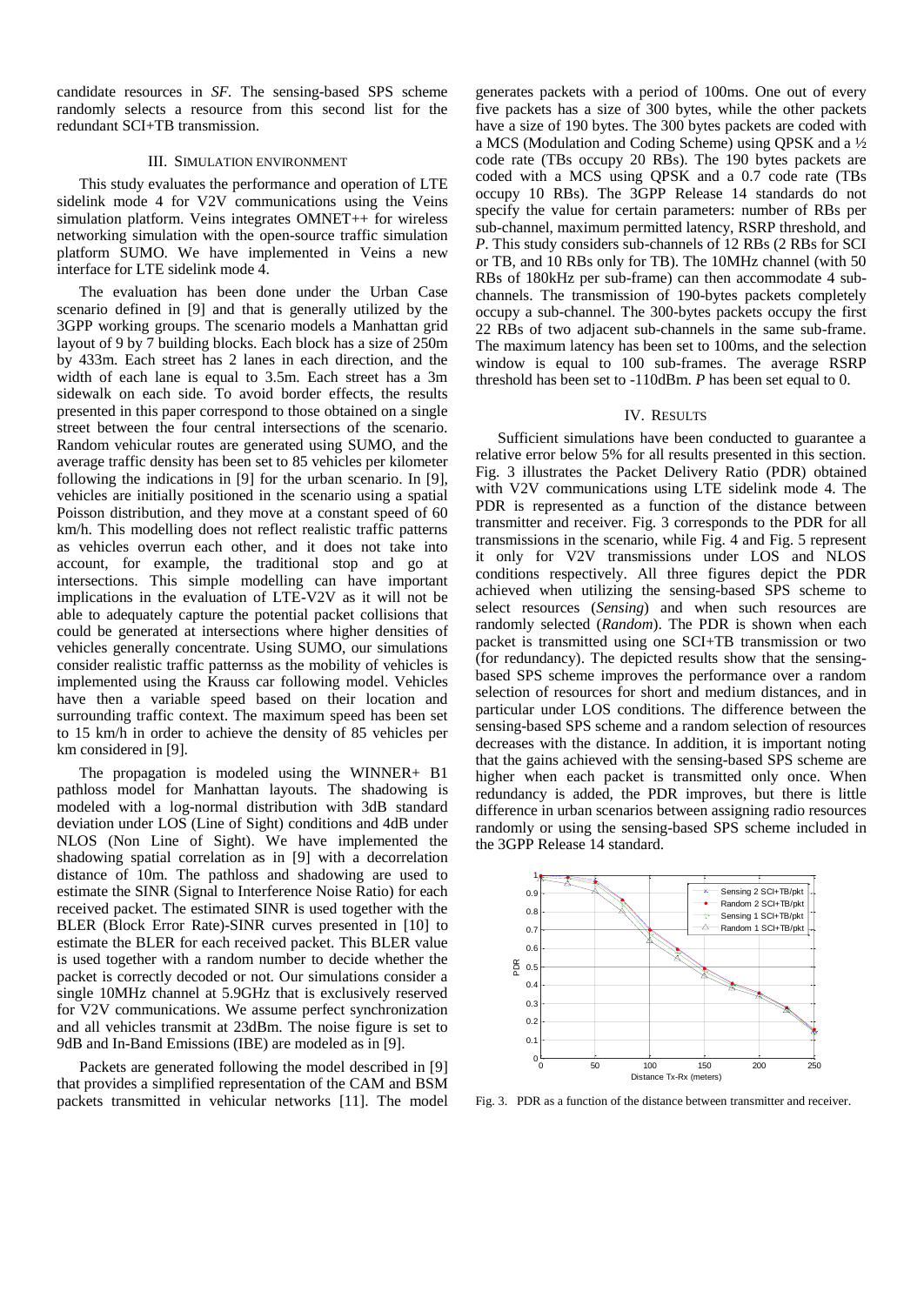

Fig. 4. PDR as a function of the distance between transmitter and receiver under LOS conditions.



Fig. 5. PDR as a function of the distance between transmitter and receiver under NLOS conditions.

To understand the results and trends depicted in Figs. 3 to 5, it is necessary to analyze the operation of the sensing-based SPS scheme. To this aim, we have analyzed the different type of transmission errors that can occur. Such errors are analyzed per single SCI+TB transmission of each packet, and we focus on the TB transmission errors that can be classified as:

*1) Half-Duplex.* A TB cannot be received because the receiver was transmitting in the same sub-frame.

*2) Propagation.* The reception of the TB fails because it has not been received with sufficient SNR to correctly decode it. This type of error excludes those quantified in 1), and does not consider interference/collisions.

*3) Collision.* The reception of a TB fails because it has not been received with sufficient SINR to correctly decode it as a result of the interference/collisions from other vehicles. This type of error excludes those quantified in 1) and 2).

*4) No SCI.* To correctly receive a TB, it is necessary to also correctly receive the associated SCI. This error quantifies the occasions in which the transmission of a TB did not experience any of the errors quantified in 1), 2) and 3), but the TB cannot be correctly received because the reception of the associated SCI failed.

A TB is then correctly received when none of the four type of errors occur. To calculate the relevance of each transmission error, we denote as  $N_{total}$  the total number of transmitted TBs.

*Nerror* denotes the total number of transmitted TBs that have not been correctly received. *Nsensed* represents the number of TBs that have been received with sufficient SNR, and hence do not experience Half-Duplex or propagation errors. *Nsensed* includes the TBs correctly received and those that fail due to collisions or because the associated SCI is not correctly received. The variables and types of errors are represented in Fig. 6.



# Fig. 6. Types of TB transmission errors.

Fig. 7 represents the percentage of TBs incorrectly received per type of transmission error as a function of the distance between transmitter and receiver. The depicted percentage values are computed with respect to *Ntotal*, and hence provide an indication of the relevance of each type of error in absolute terms. Fig. 8 also represents the percentage of TBs incorrectly received per type of transmission error, but in this case the percentage values are computed with respect to *Nerror*. Fig. 8 hence provides an indication of the relative relevance of each type of error as a function of the distance (the sum of percentage errors for a given distance in Fig. 8 is equal to 100%). Finally, Fig. 9 depicts the percentage of TBs incorrectly received due to collisions (again estimated with respect to *Nsensed*). This metric has been estimated to analyze the relevance of packet collisions, and hence provide valuable information about whether the sensing-based SPS scheme is adequately managing the resources. Figs. 7 to 9 correspond to the performance achieved with the sensing-based SPS scheme defined in LTE sidelink mode 4 for V2V communications under LOS. Similar trends have been observed for NLOS, although the effects are experienced at shorted distances.



Fig. 7. Percentage of TBs incorrectly received per type of transmission error a function of the distance between transmitter and receiver (values estimated with respect to *Ntotal*). Single SCI+TB transmission per packet.